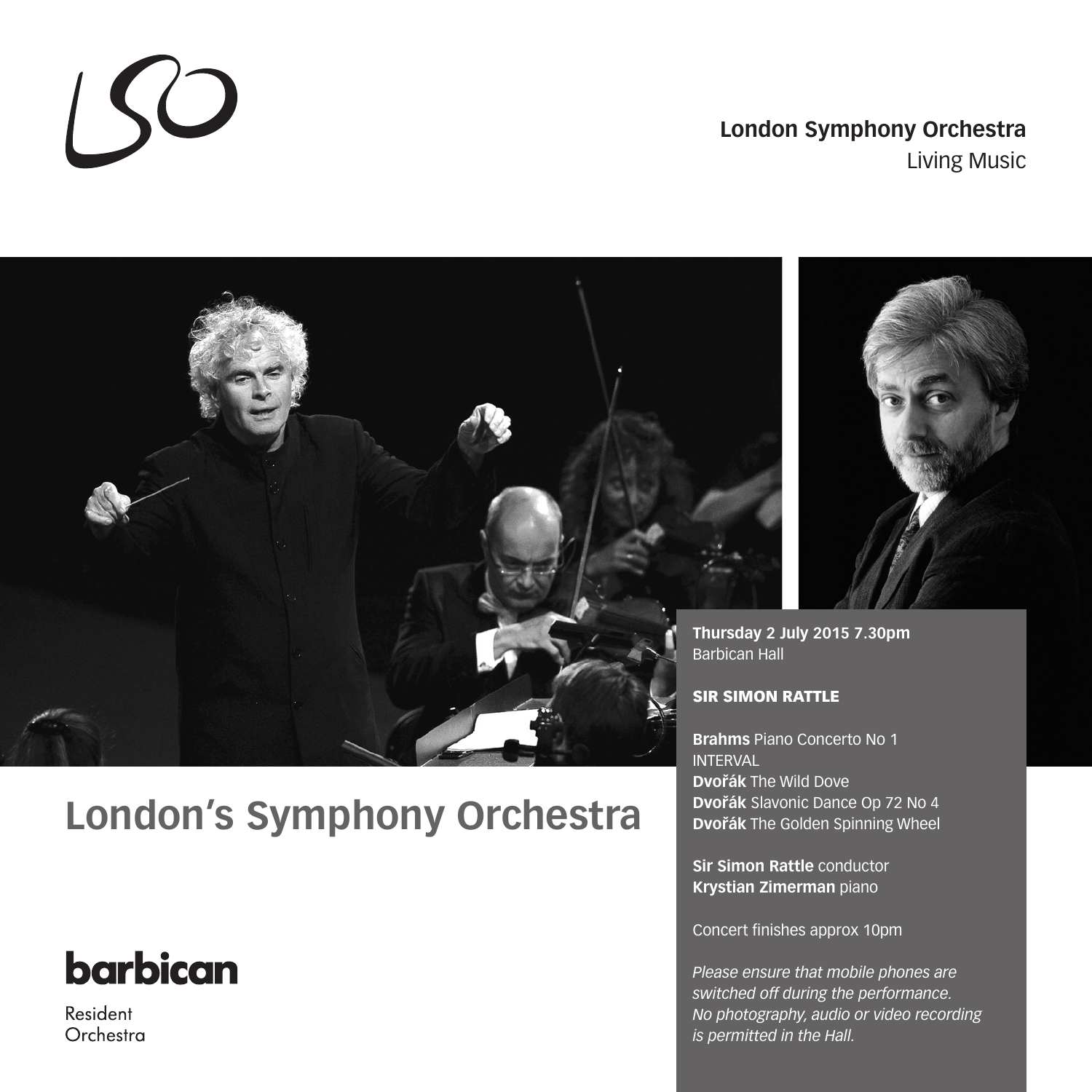### Welcome **Kathryn McDowell**

### Living Music **In Brief**



Welcome to this evening's concert conducted by Sir Simon Rattle, his first since the LSO announced in March his appointment as its Music Director from September 2017.

Sir Simon is joined by pianist Krystian Zimerman to perform Brahms' monumental First Piano Concerto. Mr Zimerman is one of the great interpreters of the Romantic piano repertoire, and we are delighted that he returns this evening for his first concert with the Orchestra at the Barbican since 1986. In the second half of the concert, Sir Simon conducts the Orchestra in performances of three of Dvořák's folk-inflected works: the symphonic poems *The Wild Dove* and *The Golden Spinning Wheel*, and one of his *Slavonic Dances*, which were inspired by Brahms.

I hope you enjoy this evening's concert, and that you can join us for the season finale on Sunday. This special performance will feature the UK premiere of Jonathan Dove's children's opera *The Monster in the Maze*, performed by the LSO with the LSO Discovery and Community Choirs. This is followed by Walton's First Symphony, with LSO players and musicians from the Guildhall School playing side-by-side.

Kannyn Mulswell

**Kathryn McDowell CBE DL Managing Director**

#### SIMON HALSEY APPOINTED CBE

Congratulations to the LSO's Choral Director Simon Halsey, who has been awarded a CBE for services to music in the Queen's Birthday Honours. Halsey, who became Choral Director of the LSO and London Symphony Chorus in 2012, was also awarded the Queen's Medal for Music in March in recognition of his significant contribution to the musical life of the nation.

#### **lso.co.uk/more/news**

#### THE SOUTH BANK SKY ARTS AWARDS

The LSO and Sir Peter Maxwell Davies have won a prestigious South Bank Sky Arts Award in the Classical category for Maxwell Davies' Symphony No 10, which was commissioned and given its world premiere by the LSO. The performance was recorded by LSO Live and is available on our website.

#### **lsolive.lso.co.uk**

#### A WARM WELCOME TO TONIGHT'S GROUPS

The LSO offers great benefits for groups of 10+, including 20% discount on standard tickets. Tonight we are delighted to welcome:

**Redbridge & District U3A, Hertford U3A, Gerrards Cross Community Association, Ian Fyfe & Friends** and **Richard Wimberley & Friends**

**lso.co.uk/groups**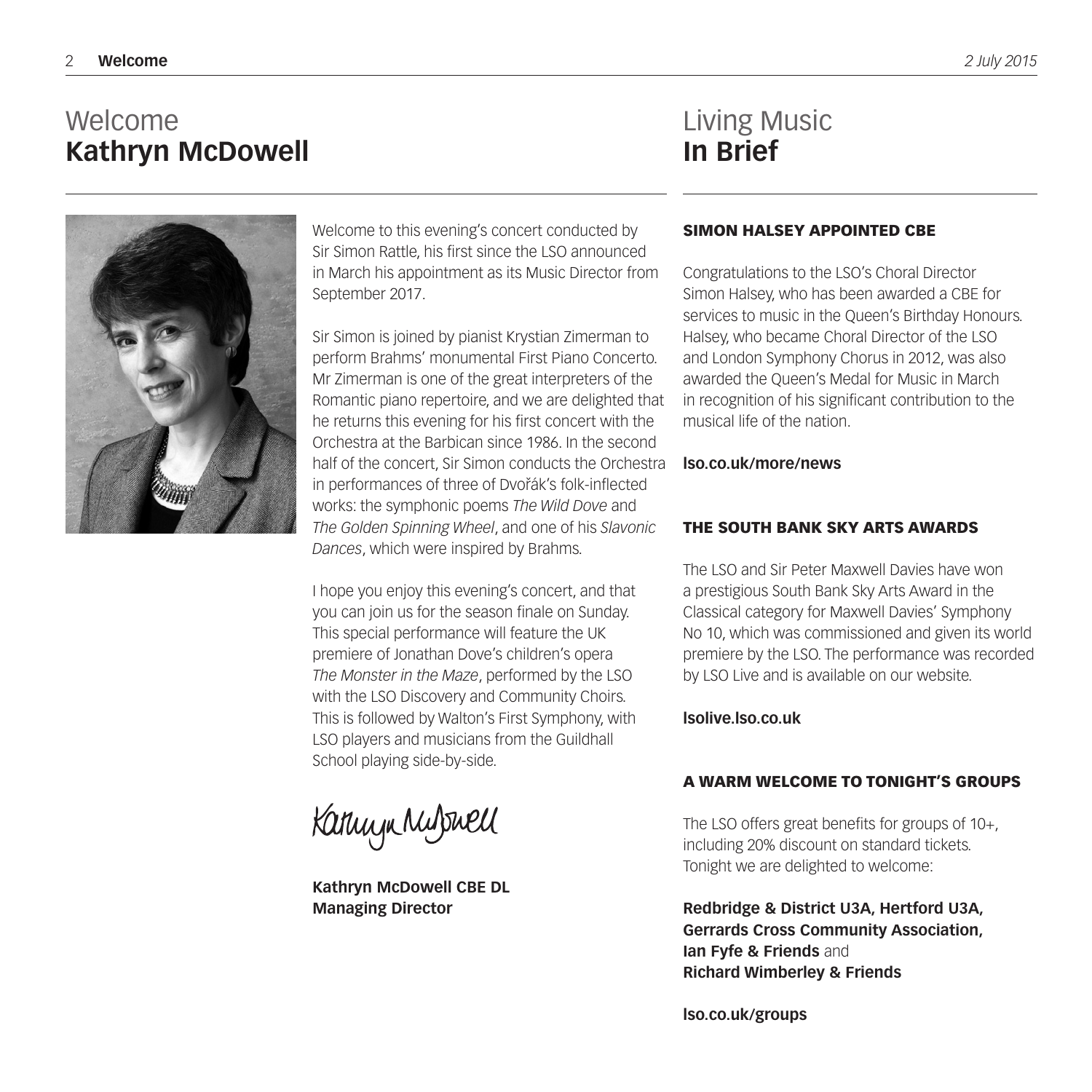### **London Symphony Orchestra**





## **barbican**

Resident Orchestra

## 2015/16 with SIR SIMON RATTLE



**Sat 9 & Sun 10 Jan 2016 Debussy** Pelléas et Mélisande (semi-staged) Produced by the LSO and the Barbican **Sir Simon Rattle** conductor **Peter Sellars** director **London Symphony Chorus Simon Halsey** chorus director

**Wed 13 Jan 2016 Ravel** Le tombeau de Couperin **Dutilleux** L'arbre des songes **Delage** Four Hindu Poems **Dutilleux** Métaboles **Ravel** Daphnis and Chloe – Suite No 2 **Sir Simon Rattle** conductor **Leonidas Kavakos** violin

**Thu 14 Apr 2016 Messiaen** Couleurs de la cité céleste **Bruckner** Symphony No 8 **Sir Simon Rattle** conductor **Pierre-Laurent Aimard** piano

**Sun 17 Apr 2016 Haydn** The Seasons (sung in German) **Sir Simon Rattle** conductor **London Symphony Chorus Simon Halsey** chorus director

**Thu 30 Jun 2016 Ives** The Unanswered Question **Beethoven** Piano Concerto No 4 **Rachmaninov** Symphony No 2 **Sir Simon Rattle** conductor **Krystian Zimerman** piano

020 7638 8891 **lso.co.uk**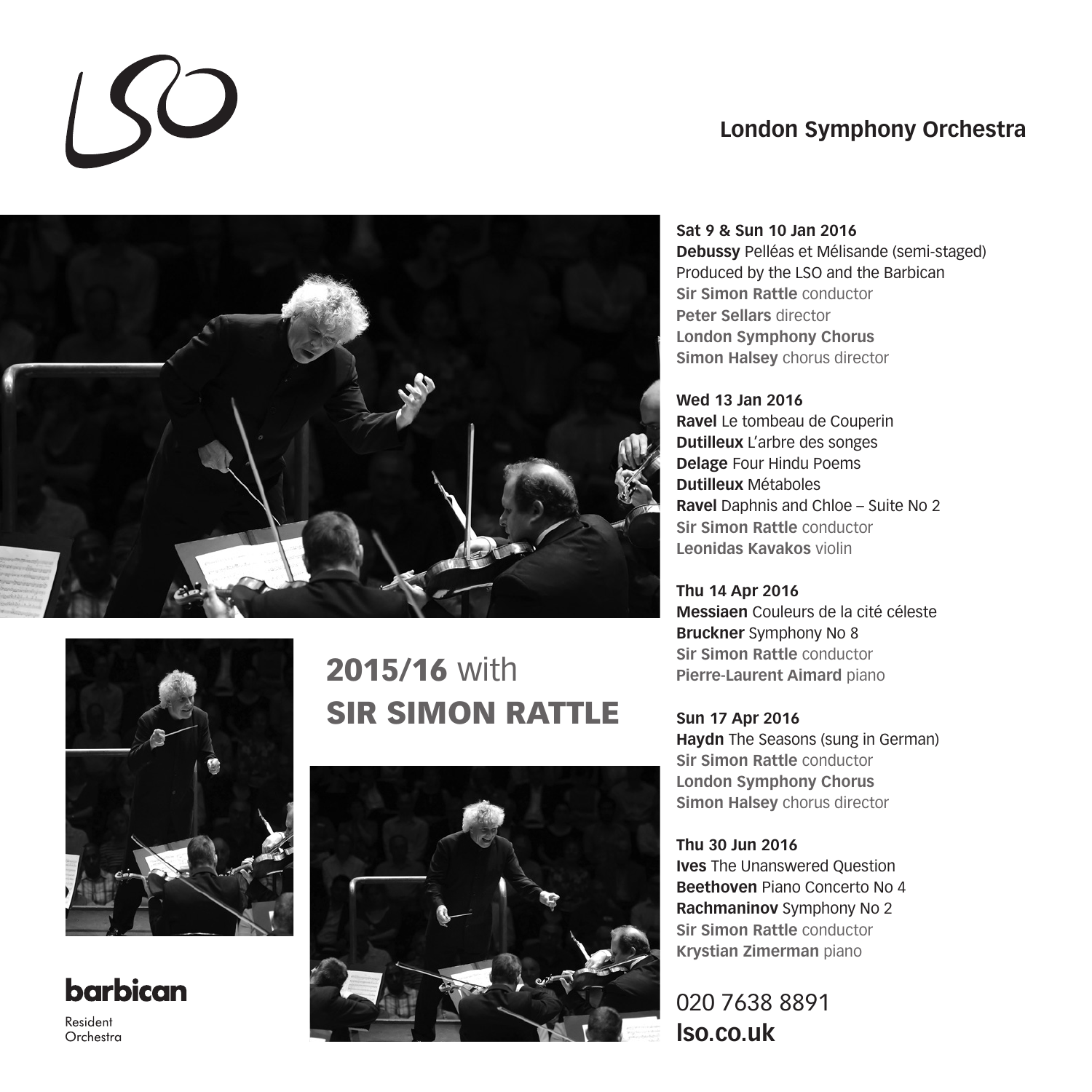### Johannes Brahms *(1833–97)* **Piano Concerto No 1 in D minor Op 15** *(1854–58)*

- MAESTOSO **1**
- ADAGIO **2**
- RONDO: ALLEGRO NON TROPPO **3**

#### **KRYSTIAN ZIMERMAN** PIANO

'My Concerto has had here a brilliant and decisive failure'. Brahms was writing to his friend, the violinist and composer Joseph Joachim, the morning after the Leipzig premiere of his First Piano Concerto in January 1859. He wasn't exaggerating. A performance in Hannover a few days earlier had been received politely, though without enthusiasm. But this performance, in Germany's unofficial musical capital, could not have been less like the breakthrough the 25-year-old composer had been hoping for. In the same letter, Brahms described the audience's reaction to both his music and his playing (Brahms himself played the solo part): 'At the conclusion three pairs of hands were brought together very slowly, whereupon a perfectly distinct hissing from all sides forbade any such demonstration. There is nothing more to say about this episode, for not a soul has said a word to me about the work!'

### 'My Concerto has had here a brilliant and decisive failure'.

#### **Johannes Brahms**

Unfortunately the critics weren't so restrained. For the reviewer Edward Bernsdorf, the Concerto had 'nothing to offer but hopeless desolation and aridity … for more than three-quarters of an hour one must endure this rooting and rummaging, this straining and tugging, this tearing and patching of phrases and flourishes! Not only must one take in this fermenting mass; one must also swallow a dessert of the shrillest dissonances and most unpleasant sounds'.

Such incomprehension may be surprising today; nevertheless it's possible to feel some compassion for the Leipzigers. However much they may have prided themselves on their musical sophistication, they simply weren't prepared for what Brahms was offering them. Here was a piano concerto conceived in much grander terms than most contemporary symphonies. Not since Beethoven had anyone attempted anything on this scale in concerto form. And while the piano writing may have been hugely challenging, it wasn't the kind of glamorous display-piece that mid-19th century audiences had come to expect. The orchestral contribution was much weightier than normal in a concerto, and the harmonic language must have seemed exceptionally dissonant to its first hearers. And in place of the usual scintillating acrobatic solo cadenzas, Brahms had provided a series of intensely serious dramatic monologues for the piano.

It wasn't that Brahms had set out with the intention of writing something difficult. Even as a young composer he showed little interest in novelty for its own sake. For an explanation we have to look at the First Piano Concerto's history. Initially Brahms hadn't intended to write a concerto at all. His first plans were for a symphony – a massively ambitious orchestral work that would justify the composer Robert Schumann's prophecy that Brahms would become Germany's leading symphonist. A fourmovement sketch was nearly completed in 1854. But Brahms was plagued by doubts and insecurities: was this an orchestral work at all, or might it be more effective as a sonata for two pianos? The example of Beethoven's symphonies was just too intimidating. As he put it years later, 'You've no idea how discouraging it is with such a giant marching behind you'.



PROGRAMME NOTE WRITER **STEPHEN JOHNSON** is the author of *Bruckner Remembered* (Faber). He also contributes regularly to *BBC Music Magazine*, and broadcasts for BBC Radio 3 (Discovering Music), Radio 4 and the World Service.

JOSEPH JOACHIM (1831–1907) was a Hungarian violinist, conductor, composer and teacher. He is noted for reviving interest in the Violin Sonatas and Partitas of J S Bach, as well as Beethoven's Violin Concerto, both now key pieces in the repertoire. Joachim's close collaboration with Brahms produced the Violin Concerto in D major, and several other major violin works were written for him, including Schumann's Concerto in D major and Dvořák's Concerto in A minor.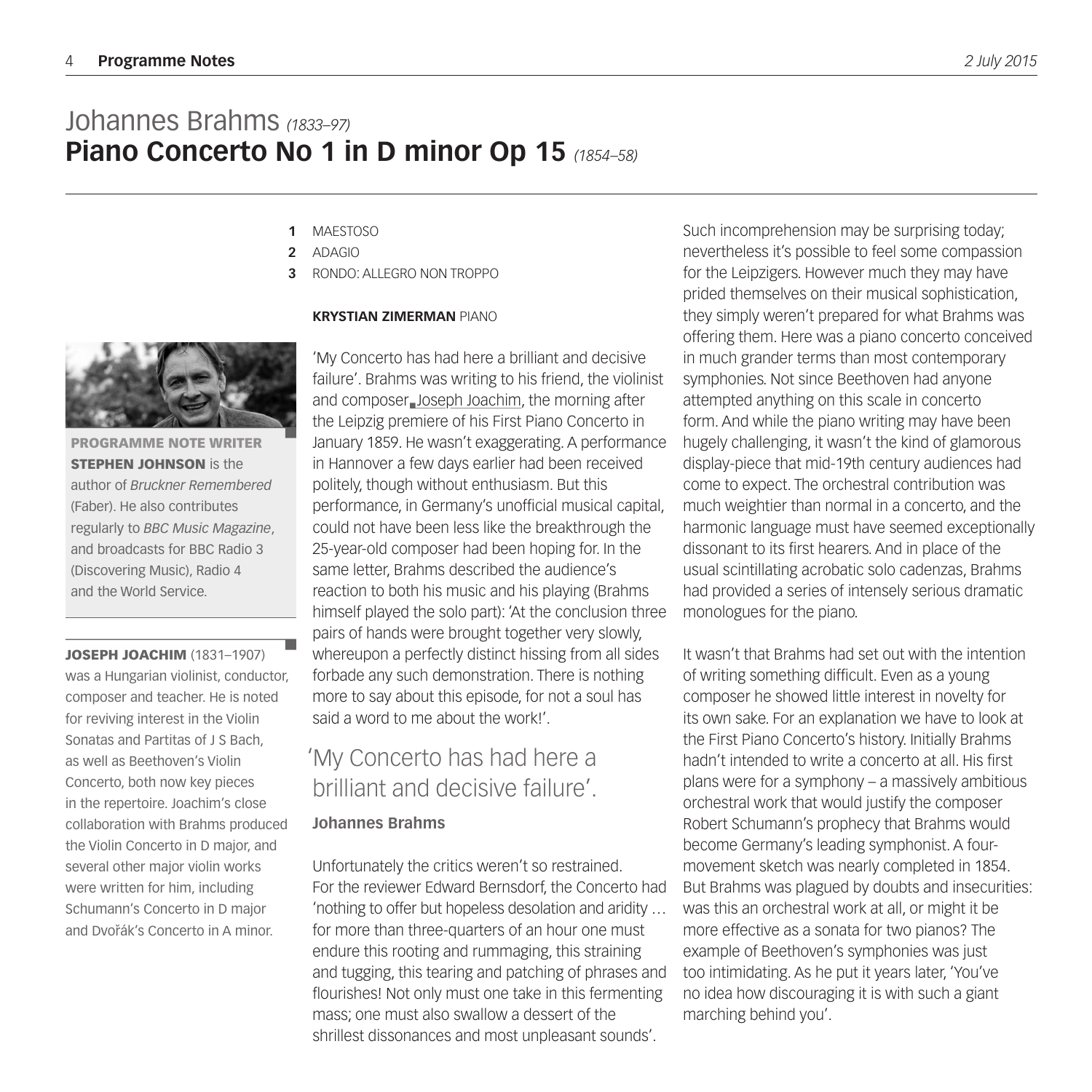#### **BRAHMS on LSO LIVE**



Brahms box set **Symphonies Nos 1–4 £17.99 lsolive.lso.co.uk**

#### **Bernard Haitink** conductor

'Polished playing and finely judged phrasing made everything fall into place.' *The Independent* (Symphony No 1)

'[An] exceptional new disc … imposing and beautifully shaded.' *Gramophone* (Symphony No 2)

Eventually the last two movements were discarded, and the theme for the original slow Scherzo became the starting point for the movement 'Denn alles Fleisch es ist wie Gras' (For all flesh is as grass) from his German Requiem. Brahms realised that combining piano and orchestra in a concerto of symphonic proportions might be the ideal compromise. The first movement was reworked with Joachim's assistance, and a new slow movement and finale were composed.

But something of the original conception remained. Brahms could with justice have called the result 'Symphony for Piano and Orchestra'. It wouldn't have been completely unprecedented: Berlioz had composed a large-scale symphony with a prominent solo part in his *Harold in Italy* as early as 1834. But, unlike Berlioz, Brahms provided no literary programme to help the audience. However dramatic and emotionally intense the music may be, it could be understood and explained only on its own abstract terms. No wonder audiences baulked.

#### FIRST MOVEMENT

The opening of the concerto can startle audiences even today, a century and a half after it was written. A fortissimo growl from timpani, low horns and low strings introduces a darkly impassioned first theme, its harmonies clashing with the sustained deep bass D. According to Joachim, it reflects Brahms' feelings on hearing that his mentor Schumann had tried to end the torment of his mental illness by throwing himself into the River Rhine. This theme sets the tone for the whole first movement.

The piano's first entry is gentler, more soothing; indeed for a while the soloist seems to offer consolation in the face of the orchestra's onslaughts. But the piano is drawn deeper and deeper into the

conflict, until at the beginning of the recapitulation it is pitted against the orchestra in the return of that first theme, the harmonies clashing more strikingly than ever. The ending is as stormy as the beginning.

#### SECOND MOVEMENT

The slow movement is mostly peaceful and otherworldly. When Brahms sketched out the orchestra's first theme he wrote above it the words 'Benedictus qui venit in nomine Domini' (Blessed is he who comes in the name of the Lord). Brahms was no believer; in fact the text suggests another link with Schumann, whom Brahms nicknamed 'Mynheer Domini' – which has led some writers to interpret the movement as a wordless requiem for Schumann (the words appear in the text of the Latin Requiem mass). Brahms said nothing further on this subject, though the hushed ending could certainly be heard as a prayer for the repose of a soul.

#### FINALE

The finale returns to action, beginning with a muscular theme that looks back to the first movement – and perhaps further still to the finale of Bach's Triple Harpsichord Concerto, BWV 1063, also in D minor. The sense of struggle from the first movement returns, but at the crucial moment an ardent piano solo turns the key from D minor to major, and from grim conflict to defiant hope.

#### **INTERVAL – 20 minutes**

There are bars on all levels of the Concert Hall; ice cream can be bought at the stands on Stalls and Circle level.

Why not tweet us your thoughts on the first half of the performance **@londonsymphony**, or come and talk to LSO staff at the Information Desk on the Circle level?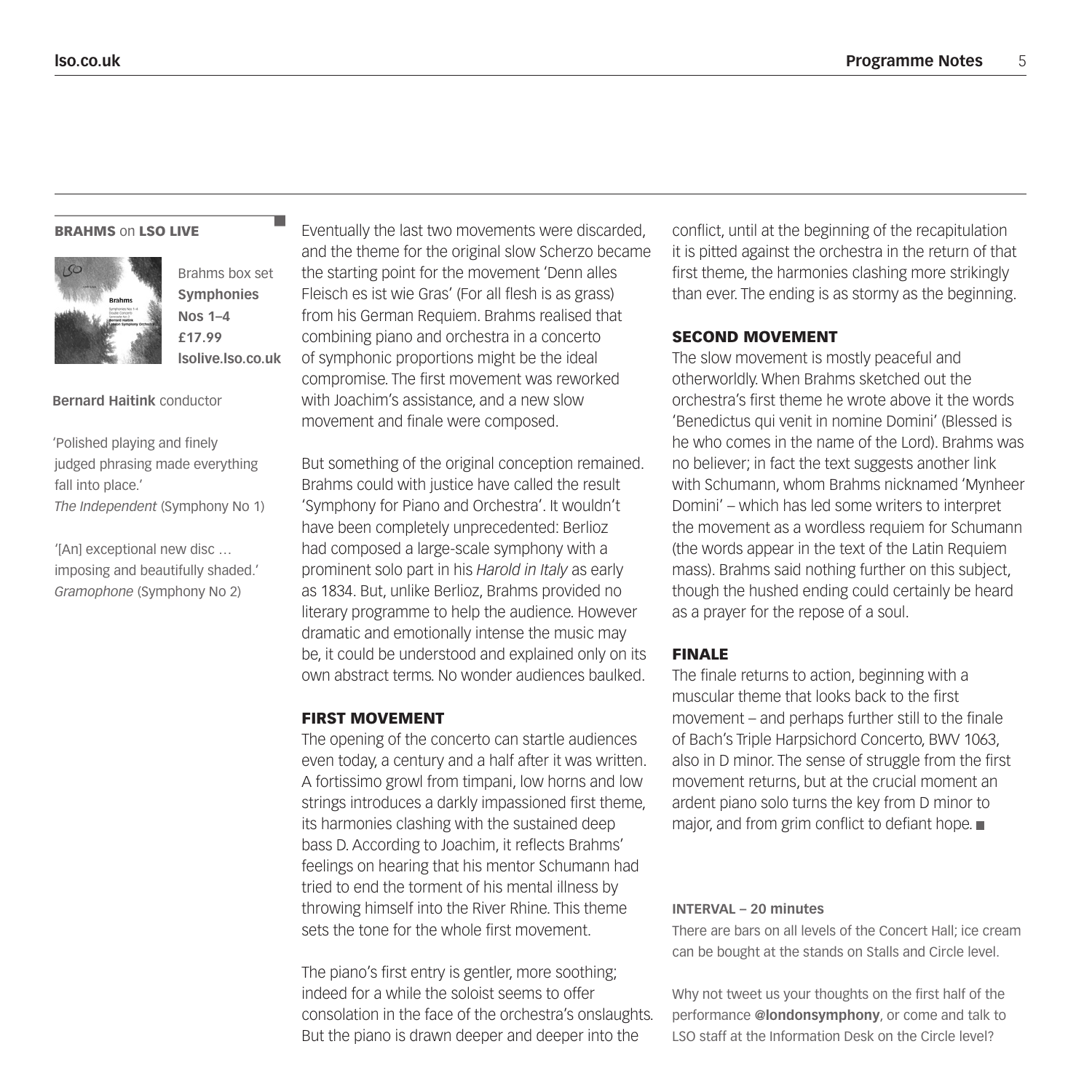### Johannes Brahms **Composer Profile**

### Antonín Dvořák **Composer Profile**



Johannes Brahms was born in Hamburg, the son of an impecunious musician; his mother later opened a haberdashery business to help lift the family out of poverty. Showing early musical promise he became a pupil of the distinguished local pianist and composer Eduard Marxsen and supplemented his parents' meagre income by playing in the bars and brothels of Hamburg's infamous red-light district.

In 1853 Brahms presented himself to Robert Schumann in Düsseldorf,

winning unqualified approval from the older composer. Brahms fell in love with Schumann's wife, Clara, supporting her after her husband's illness and death. The relationship did not develop as Brahms wished, and he returned to Hamburg; their close friendship, however, survived. In 1862 Brahms moved to Vienna where he found fame as a conductor, pianist and composer. The Leipzig premiere of his German Requiem in 1869 was a triumph, with subsequent performances establishing Brahms as one of the emerging German nation's foremost composers. Following the long-delayed completion of his First Symphony in 1876, he composed in quick succession the Violin Concerto, the two piano Rhapsodies, Op 79, the First Violin Sonata and the Second Symphony. His subsequent association with the much-admired court orchestra in Meiningen allowed him freedom to experiment and develop new ideas, the relationship crowned by the Fourth Symphony of 1884.

In his final years Brahms composed a series of profound works for the clarinettist Richard Mühlfeld, and explored matters of life and death in his *Four Serious Songs*. He died at his modest lodgings in Vienna in 1897, receiving a hero's funeral at the city's central cemetery three days later.



Born into a peasant family, Dvořák developed a love of folk tunes at an early age. When he was twelve the boy left school and was apprenticed to become a butcher, at first working in his father's shop and later in the town of Zlonice. Here Dvořák learned German and also refined his musical talents to such a level that his father agreed he should pursue a career as a musician. In 1857 he enrolled at the Prague Organ School during which time he became inspired by the music dramas of Wagner.

His first job was as a viola player, although he supplemented his income by teaching. In the mid-1860s he began to compose a series of large-scale works, including his Symphony No 1 ('The Bells of Zlonice'), and the Cello Concerto. Two operas, a second symphony, many songs and chamber works followed before Dvořák decided to concentrate on composition. In 1873 he married one of his pupils, and in 1874 received a much-needed cash grant from the Austrian government. Johannes Brahms lobbied the publisher Simrock to accept Dvořák's work, leading to the publication of his *Moravian Duets* and a commission for a set of *Slavonic Dances*.

The nationalist themes expressed in Dvořák's music attracted considerable interest beyond Prague. In 1883 he was invited to London to conduct a concert of his works, and he returned to England often in the 1880s to oversee the premieres of several important commissions, including his Seventh Symphony and Requiem Mass. Dvořák's Cello Concerto in B minor received its world premiere in London in March 1896. His Ninth Symphony 'From the New World', a product of Dvořák's American years (1892–95), confirmed his place among the finest of late 19th-century composers.

**Composer Profiles © Andrew Stewart**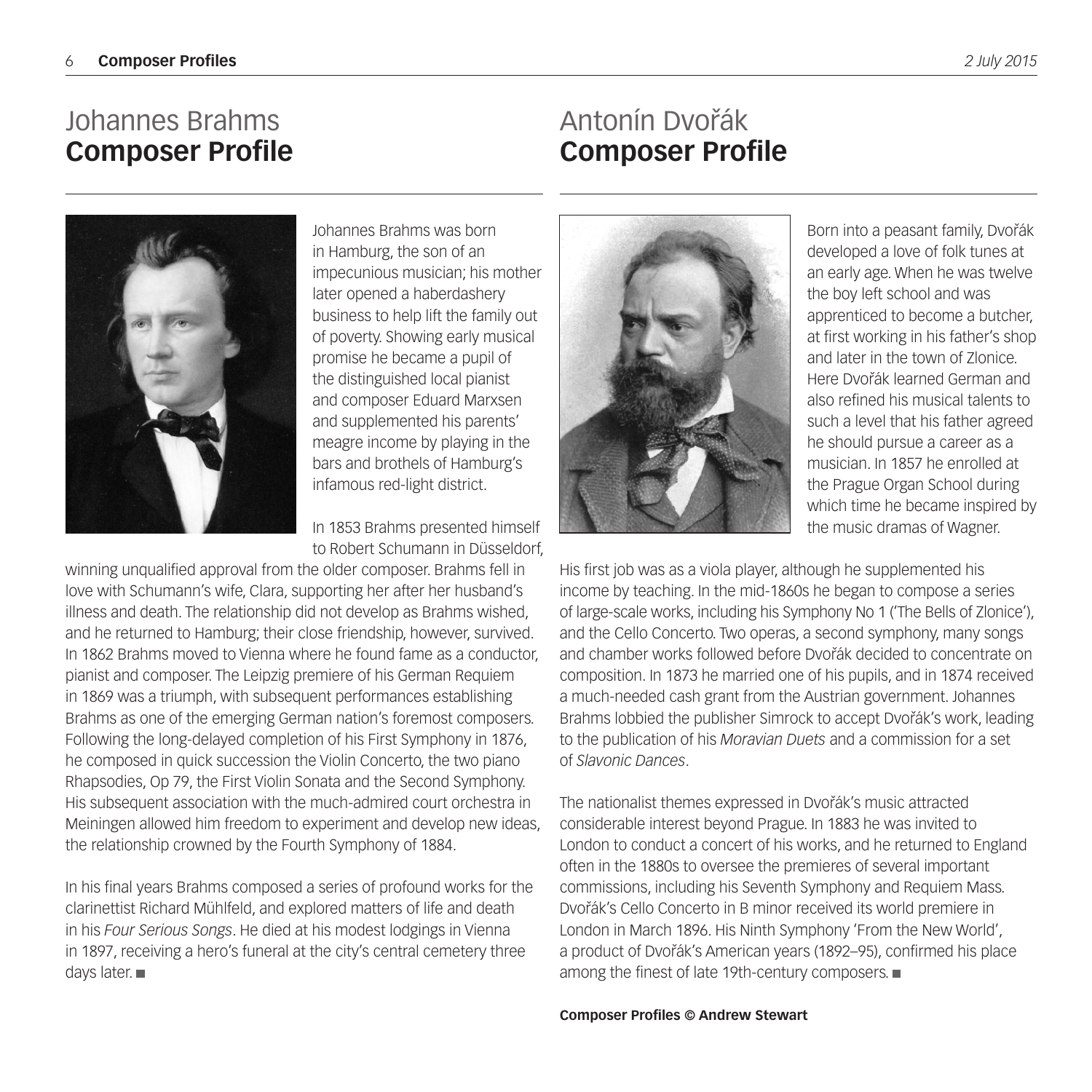### Antonín Dvorˇák *(1841–1904)* **The Wild Dove Op 110** *(1896–97)*

PROGRAMME NOTE WRITER ALISON BULLOCK is a freelance writer and music consultant whose interests range from Machaut to Messiaen and beyond. She is a former editor for the New Grove Dictionary of Music and the LSO.

#### KAREL JAROMÍR ERBEN

(1811–70) was a Czech historian, poet and writer. His most well known work is his set of poems *Kytice*, which was first published in 1853. The 13 poems explore traditional Czech folk tales including *Vodnik* (The Water-Goblin), *Holoubek* (The WIld Dove) and *Zlatý kolovrat*  (The Golden Spinning Wheel).

#### DVOŘÁK THE NATIONALIST

Many of Dvořák's most significant works were directly inspired by traditional Czech, Moravian and other Slavic music, borrowing their distinctive melodies, harmonies and dance forms. This nationalist aspect of Dvořák's music was directly influenced by the political situation in his country at the time, reflecting his support for the national liberation movement.

The poet\_Karel Jaromír Erben was a popular figure in Bohemia in the mid- to late-19th century. The revival of the Czech language was already well under way when his collection of ballads *Kytice* (Bouquet) was published in 1853. Containing twelve (later 13) poems based on Czech folk literature, it was an immediate success. Dvořák was well acquainted with Erben's poetry, and throughout his time in America (1892–95) he toyed with the idea of writing orchestral works based on poems from *Kytice*. However, it was not until he returned home to Bohemia that these ideas would take shape. In 1896 he penned no fewer than four symphonic poems based on Erben's ballads (including *The Golden Spinning Wheel*, heard later in tonight's concert).

*The Wild Dove* was the last of the four 'Kytice' symphonic poems to be completed. It tells a moral and tragic tale, of a young woman who poisons her first husband but fakes great grief at his funeral. She soon falls in love with another man and marries him shortly afterwards. However, her conscience cannot bear it when a wild dove alights in a tree above the grave of her dead husband and coos piteously and endlessly. Weighed down with guilt, she finally commits suicide.

Dvořák tells the story with a range of musical motifs, all of which are derived from one melody: the second theme of the opening funeral march. The story is not hard to follow in the music; however, at the end of the piece the composer adds his own ending to the narrative when he recalls the song of the wild dove, its minor harmonies now transformed into the serene key of C major. While Erben has no pity for the young woman, Dyořák finds it in his heart to forgive her transgressions.

**London Symphony Orchestra**

### 2015/16 AUTUMN HIGHLIGHTS



#### 2015/16 SEASON LAUNCH WITH BERNARD HAITINK

**Bruckner Symphony No 7 Tue 15 Sep 2015**

**Mahler Symphony No 4 Sun 20 Sep 2015**

**Brahms Symphony No 1 Wed 23 Sep 2015**

#### MAN OF THE THEATRE WITH VALERY GERGIEV

**Stravinsky The Firebird Fri 9 Oct 2015**

**Stravinsky The Rite of Spring Sun 11 Oct 2015**

**Bartók The Miraculous Mandarin Sun 18 Oct 2015**

**lso.co.uk | 020 7638 8891**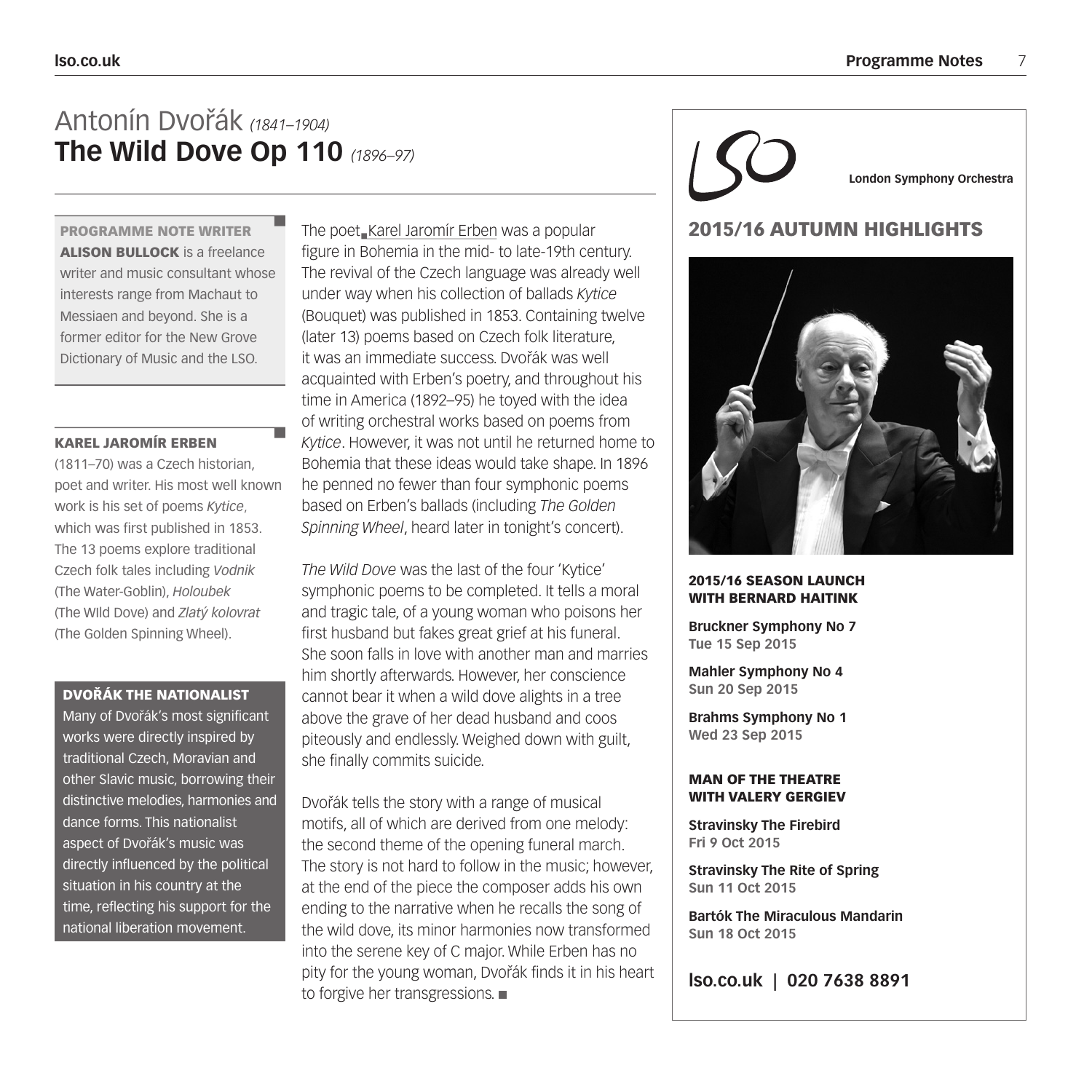### Antonín Dvořák **Slavonic Dance Op 72 No 4 ('Dumka')** *(1886–87)*

#### PROGRAMME NOTE WRITER ALISON BULLOCK

#### FRIEDRICH AUGUST SIMROCK

(1837–1901) was a German music publisher who made his name publishing the scores of Brahms and Dvořák. He was heavily involved in the careers of many prominent musicians of his day and close personal friends with Brahms and the violinist Joseph Joachim.

#### DVOŘÁK on LSO LIVE



Dvořák box set **Symphonies Nos 6–9 £14.99 lsolive.lso.co.uk**

**Sir Colin Davis** conductor

As one of the leading figures of nationalism in music, Dvořák's symphonies exude the essence of his Czech homeland. They are laced with folk tunes and dances from his native Bohemia that echo his earlier *Slavonic Dances*.

Dvořák's *Slavonic Dances* were a direct result of his admiration of Brahms' music, and might not have been written but for the older composer's support. By the early 1870s Dvořák was becoming known as a composer in Prague, but outside the city he was completely unrecognised. Utterly impoverished, he applied for the Austrian State Prize (a scholarship) for composition and, in February 1875, was awarded the highest possible grant by a jury that included Brahms himself.

Brahms, impressed by the young composer's music, recommended him to his own publisher, Simrock, who soon commissioned a set of piano duets with dance-like character. Dvořák turned to Brahms' *Hungarian Dances* for inspiration, and the result was his first set of eight *Slavonic Dances*, which originally appeared in piano duet form, shortly followed by an orchestral transcription (Op 46), in 1878. These pieces were wildly popular and Simrock eventually managed to persuade Dvořák to compose another set, whose orchestral version (Op 72) was published in 1887.

The fourth dance of Op 72 is subtitled 'Dumka', one of Dvorˇák's favourite musical forms. 'Dumka' was a term that originated in Ukraine but rapidly spread across Eastern Europe. It means 'a fleeting thought' and musical 'dumky' are usually characterised by melancholy music interspersed with more exuberant outbursts. Op 72 No 4 is broadly elegiac, generous in its sweeping gestures in the more reflective passages that dominate the work. While lighter music breaks the mood occasionally, it never entirely manages to overturn the nostalgic feel of the slow, waltz-like main motif.

### THE LSO THIS SUMMER: IN LONDON AND ON TOUR

**Audi Summer Festival, Ingolstadt, Germany** Sat 18 & Sun 19 Jul Mahler, Bach, Stravinsky *with* **Kent Nagano** conductor

**Royal Albert Hall, BBC Proms, London** Tue 28 Jul Prokofiev Piano Concertos Nos 1–5 *with* **Valery Gergiev** conductor **Daniil Trifonov**, **Sergei Babayan**, **Alexei Volodin** piano

**Usher Hall, Edinburgh International Festival** Sun 30 Aug Bartók and Stravinsky *with* **Valery Gergiev** conductor **Yefim Bronfman** piano

**George Enescu Festival, Bucharest, Romania** Tue 8 & Wed 9 Sep Enescu, Grieg, Stravinsky, Brahms, Mahler *with* **Ion Marin** conductor **Lars Vogt** piano **Renaud Capuçon** violin **Gautier Capuçon** cello

Visit **lso.co.uk/tours** for full details of LSO concerts around the world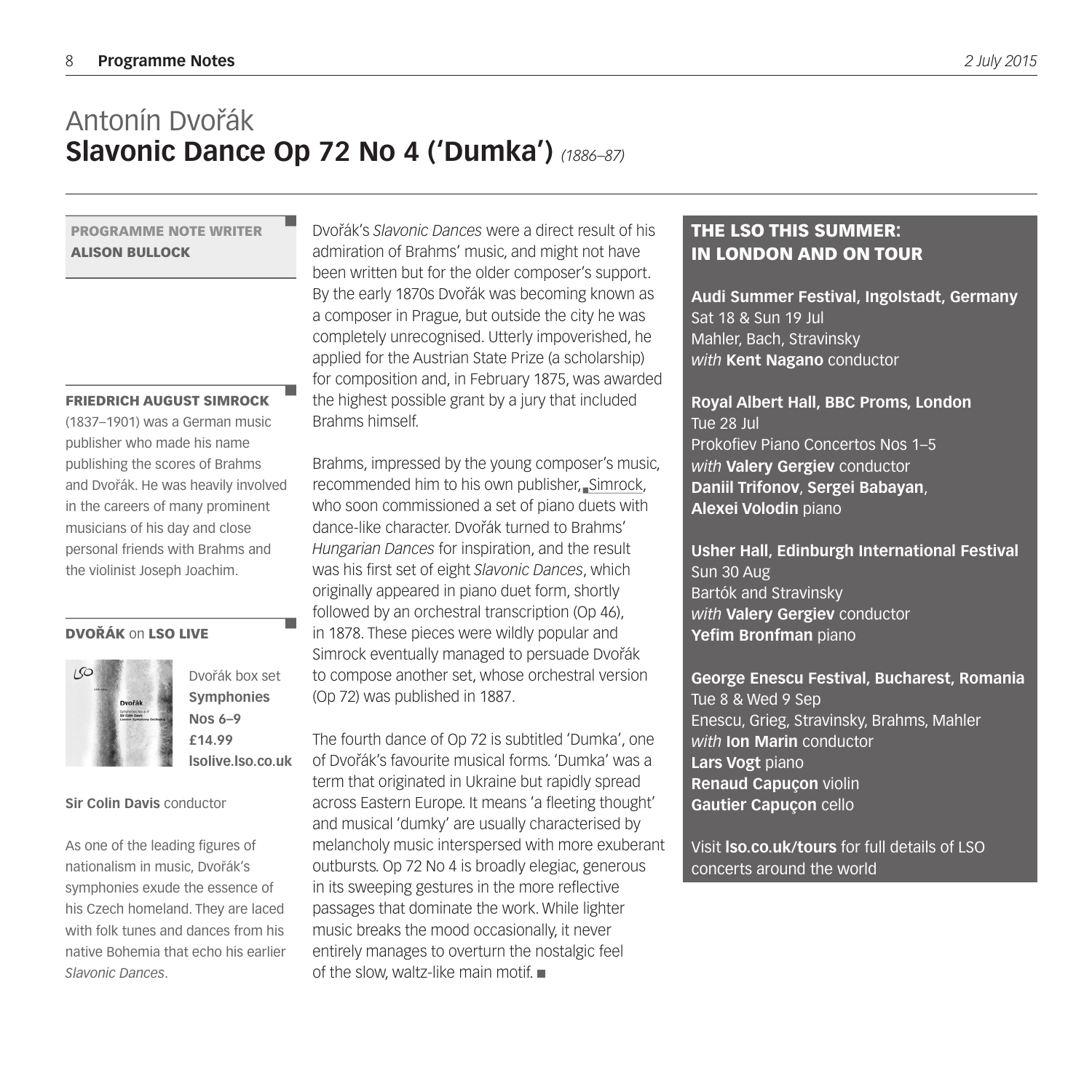### Antonín Dvořák **The Golden Spinning Wheel Op 109** *(1896)*

#### PROGRAMME NOTE WRITER ALISON BULLOCK

PROGRAMME MUSIC refers to music that depicts a story or narrative. The term was coined by Liszt, who wrote programmes to accompany a number of his pieces. The style flourished in the Romantic era, with works by composers such as Berlioz, Richard Strauss and Dvořák. We do not know which specific qualities appealed to Dvořák in the four *Kytice* ballads by Karel Jaromír Erben that he selected for his symphonic poems. What is certain, however, is that he managed to create not only highly descriptive music, but also solid musical structures from them.

At first glance, *The Golden Spinning Wheel*, which, like *The Wild Dove*, was also inspired by Erben's ballads, is not a good candidate for a strong musical form. A somewhat rambling story, the ballad tells of the unfortunate Dornicka, with whom a king falls in love and whom he wishes to marry. Dornicka's stepmother has other ideas and, having murdered the girl (removing Dornicka's hands, feet and eyes and taking them back to her castle), gives the unsuspecting king her own daughter in marriage instead.

After the wedding, the king rides off to war. However, a learned old man discovers Dornicka's body and determines to bring her back to life. He sends a messenger to the castle with parts of a golden spinning wheel, which he offers to the greedy women in return for the missing parts of Dornicka's body. As the sage restores the girl to her former beauty and to life, the king returns from the wars. At the castle, his queen and her mother are keen to show off the spinning wheel. As it turns, it begins to sing, telling the gruesome story of Dornicka and of how the king was deceived. Enraged, he drives the women from the castle and sets out to find Dornicka. Once reunited they wed in a joyous ceremony.

Dvořák turned this story into a marvellous musical rondo. The king's comings and goings throughout the ballad allowed the composer to break the work up into different episodes, almost all heralded by the king's motif – a horn fanfare first heard at the very opening of the piece. This motif is never far away throughout the work; note also the triplet motif that underlies the fanfare – the spinning wheel is present from the very start of the work. A notable variant of the king's motif is a more solemn brass chorale that represents the sage. Dornicka's theme first appears as a soaring violin melody not long after the start of the work, and by the end merges with the king's motif in a truly happy musical ending.

Interestingly, many of Dvořák's contemporaries could not understand his need to write programme music based on folkloric ballads (all of which contained elements of great tragedy and, not least, gruesome plot details). However, it seems that in these works Dvořák fulfilled a need to reflect and support his own culture, while experimenting with form and orchestral colour – and finding a 'new' way of expressing himself now that he was finally back home in Bohemia.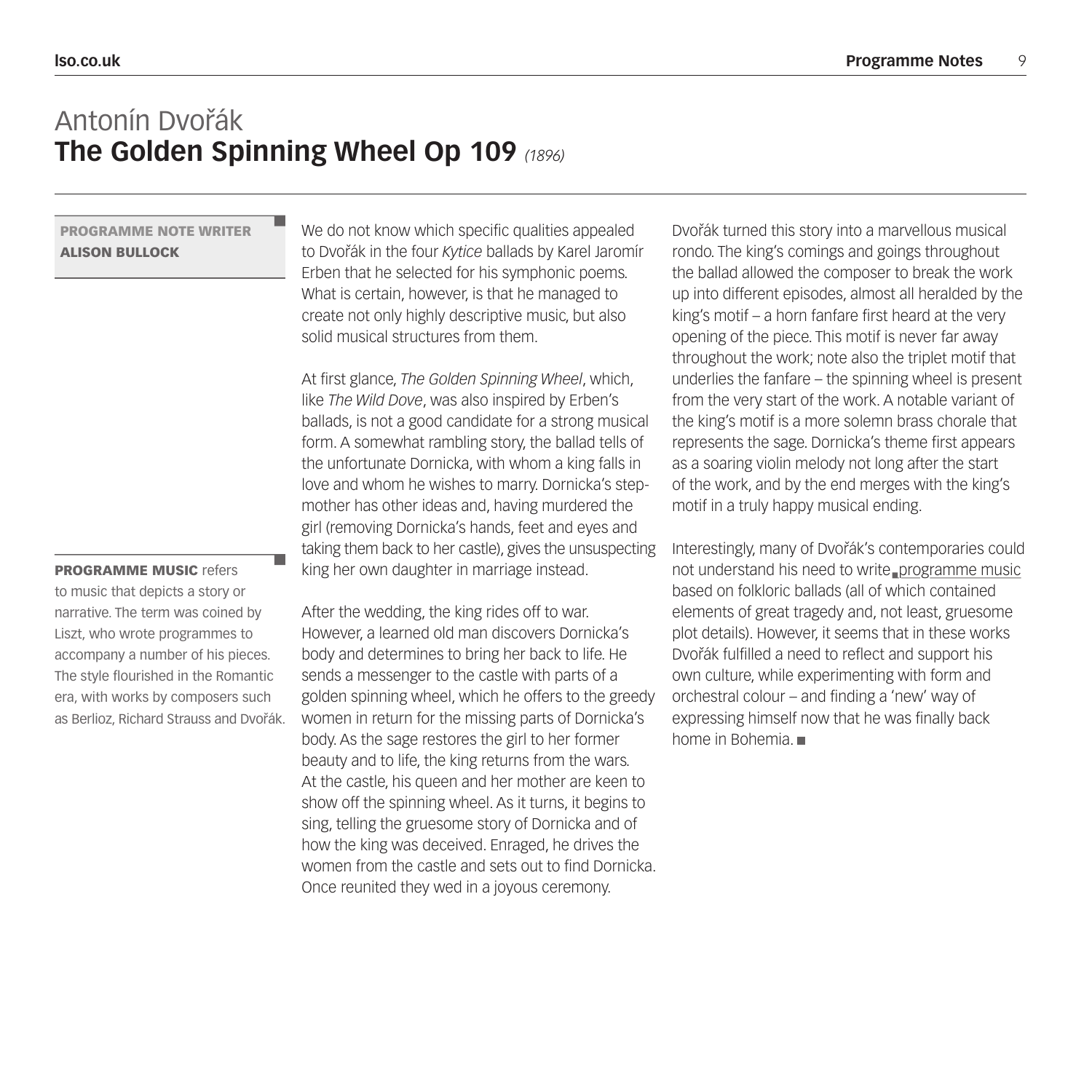### Sir Simon Rattle **Conductor**

## *'Rattle conducts with missionary zeal, as if he believes in every note.' The Times*



**Chief Conductor and Artistic Director** Berlin Philharmonic

**Principal Artist** Orchestra of the Age of Enlightenment

#### **Founding Patron**

Birmingham Contemporary Music Group

Sir Simon Rattle was born in Liverpool and studied at the Royal Academy of Music. From 1980 to 1998 he was Principal Conductor and Artistic Adviser of the City of Birmingham Symphony Orchestra, becoming Music Director in 1990. In 2002 he took up his current position of Artistic Director and Chief Conductor of the Berlin Philharmonic, where he will remain until 2018. In September 2017 he will become Music Director of the London Symphony Orchestra.

Rattle has made over 70 recordings for EMI and has received numerous prestigious international awards for his recordings on various labels. Releases on EMI include Stravinsky's *Symphony of Psalms* (2009 Grammy Award for Best Choral Performance) Berlioz's *Symphonie fantastique*, Ravel's *L'enfant et les sortilèges*, Tchaikovsky's *The Nutcracker*, Mahler's Symphony No 2, Bizet's *Carmen*, and Stravinsky's *The Rite of Spring*. Rattle's most recent releases (the Bach Passions and Schumann's Symphonies) have been for Berliner Philharmoniker Recordings – the Orchestra's new in-house label, established in early 2014.

Rattle and the Berlin Philharmonic tour regularly within Europe, North America and Asia. The partnership has also broken new ground with the education programme Zukunft@Bphil, earning the Comenius Prize in 2004, the Schiller Special Prize from the city of Mannheim in May 2005, the Golden Camera and the Urania Medal in Spring 2007. He and the Berlin Philharmonic were also appointed International UNICEF Ambassadors in the same year – the first time this honour has been conferred on an artistic ensemble.

In 2013 Simon Rattle and the Berlin Philharmonic took up a residency at the Baden-Baden Easter Festival performing Mozart's *The Magic Flute* and a series of concerts. For the Salzburg Easter

Festival, Rattle has conducted staged productions of Beethoven's *Fidelio*, Mozart's *Così fan tutte*, Britten's *Peter Grimes*, Debussy's *Pelléas et Mélisande*, Strauss' *Salome* and Bizet's *Carmen*, a concert performance of Mozart's *Idomeneo* and many contrasting concert programmes, all with the Berlin Philharmonic. He also conducted Wagner's complete *Ring* Cycle with the Berlin Philharmonic for the Aixen-Provence Festival, Salzburg Easter Festival, and most recently at the Deutsche Oper, Berlin and the Wiener Staatsoper.

Simon Rattle has strong long-standing relationships with the leading orchestras in Europe and the US, initially working closely with the Los Angeles Philharmonic and Boston Symphony Orchestras, and more recently with the Philadelphia Orchestra. He regularly conducts the Vienna Philharmonic, with which he has recorded the complete Beethoven symphonies and piano concertos (with Alfred Brendel) and is also a Principal Artist of the Orchestra of the Age of Enlightenment and Founding Patron of Birmingham Contemporary Music Group.

His plans for the 2015/16 season include the Beethoven Cycle with the Berlin Philharmonic, with concerts in Europe and New York; Debussy's *Pelléas et Mélisande* in Berlin and at the Barbican; and a production of Wagner's *Tristan and Isolde* at Baden-Baden. Future engagements will see him return to the Bavarian Radio Symphony Orchestra, the Metropolitan Opera and the Orchestra of the Age of Enlightenment.

Simon Rattle was knighted in 1994 and in the New Year's Honours of 2014 he received the Order of Merit from Her Majesty the Queen. He will be a Carnegie Hall 'Perspectives' artist during the 2015/16 and 2016/17 seasons.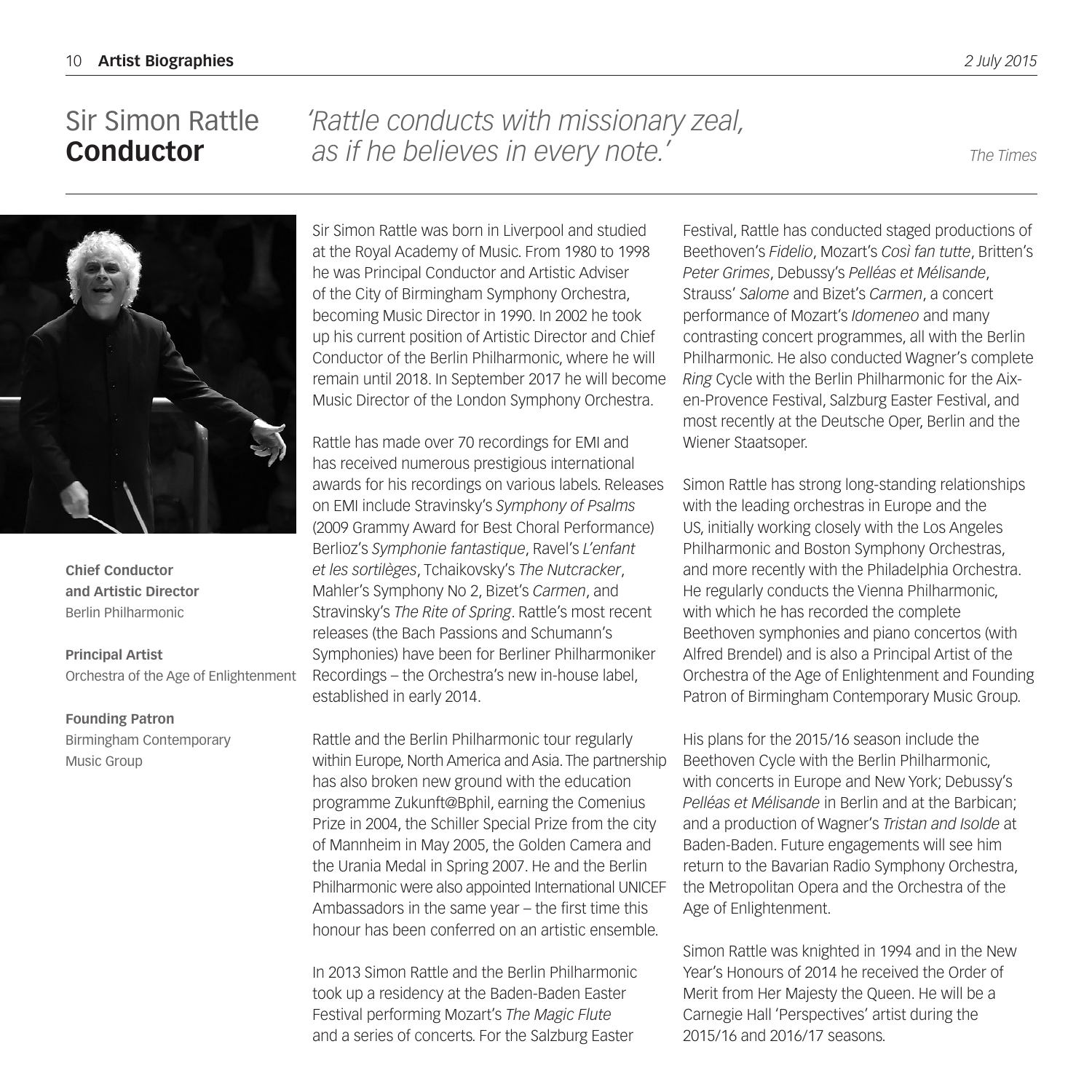### *'With the Polish pianist Krystian Zimerman*  Krystian Zimerman *nothing is everyday.' The Times* **Piano**



#### IN SEASON 2015/16

**Thu 30 Jun 2016 7.30pm Ives** The Unanswered Question **Beethoven** Piano Concerto No 4 **Rachmaninov** Symphony No 2

**Sir Simon Rattle** conductor **Krystian Zimerman** piano

**lso.co.uk | 020 7638 8891**

Krystian Zimerman came to fame when he was awarded First Prize in the International Chopin Piano Competition at the age of 18. He has since enjoyed a world-class career working with the world's most prestigious orchestras and giving recitals in the top international concert halls.

Born into a family with a music-making tradition, musicians met almost daily in Zimerman's home to play chamber music, and this experience afforded him an intimate, natural, everyday contact with live music. He took his first steps in music under his father's supervision and, aged seven, began working formally with Andrzej Jasinski, then a senior lecturer at the conservatoire in Katowice.

Zimerman has collaborated with many pre-eminent musicians – chamber partners such as Gidon Kremer, Kyung-Wha Chung and Yehudi Menuhin, and conductors such as Leonard Bernstein, Lorin Maazel, Herbert von Karajan, Seiji Ozawa, Riccardo Muti, André Previn, Stanisław Skrowaczewski, Zubin Mehta, Pierre Boulez, Bernard Haitink and Sir Simon Rattle. As part of the Chopin 200 celebrations in 2010 he gave the Chopin Birthday recital in London's International Piano Series on the anniversary of the composer's birth. In 2013, to mark the centenary of Lutosławski's birth, Zimerman performed the composer's Piano Concerto – which was written for him – in a number of cities worldwide, including a performance at London's Royal Festival Hall with the Philharmonia Orchestra and Esa-Pekka Salonen.

Zimerman transports his own piano for every recital, a practice which has made audiences more aware of the complexities and capabilities of the instrument. Performing on his own familiar instrument, combined with his piano-building expertise (acquired in Katowice and developed through close co-operation with Steinway in Hamburg), helps him to minimise any distractions from purely musical issues.

Krystian Zimerman lives with his wife and family in Switzerland, where he has spent the greater part of his life. Dividing his time between family, concert life and chamber music, he limits himself to 50 concerts per season. He takes a comprehensive approach to the music profession, organising his own management and studying hall acoustics, the latest sound technology and instrument construction. He has also applied himself to the study of psychology and computer science.

He has developed a similar approach to recording, a process which he controls at each stage. During his long collaboration with Deutsche Grammophon his recordings have earned him many top awards. In 1999 he recorded the Chopin concertos with an orchestra specially formed for this project, and with whom he then toured throughout Europe and America. He most recent recordings are Brahms Piano Concerto No 1 with Sir Simon Rattle and the Berliner Philharmoniker, and a disc of chamber music to celebrate the 100th anniversary of Polish composer Grazyna Bacewicz, whose music he has championed.